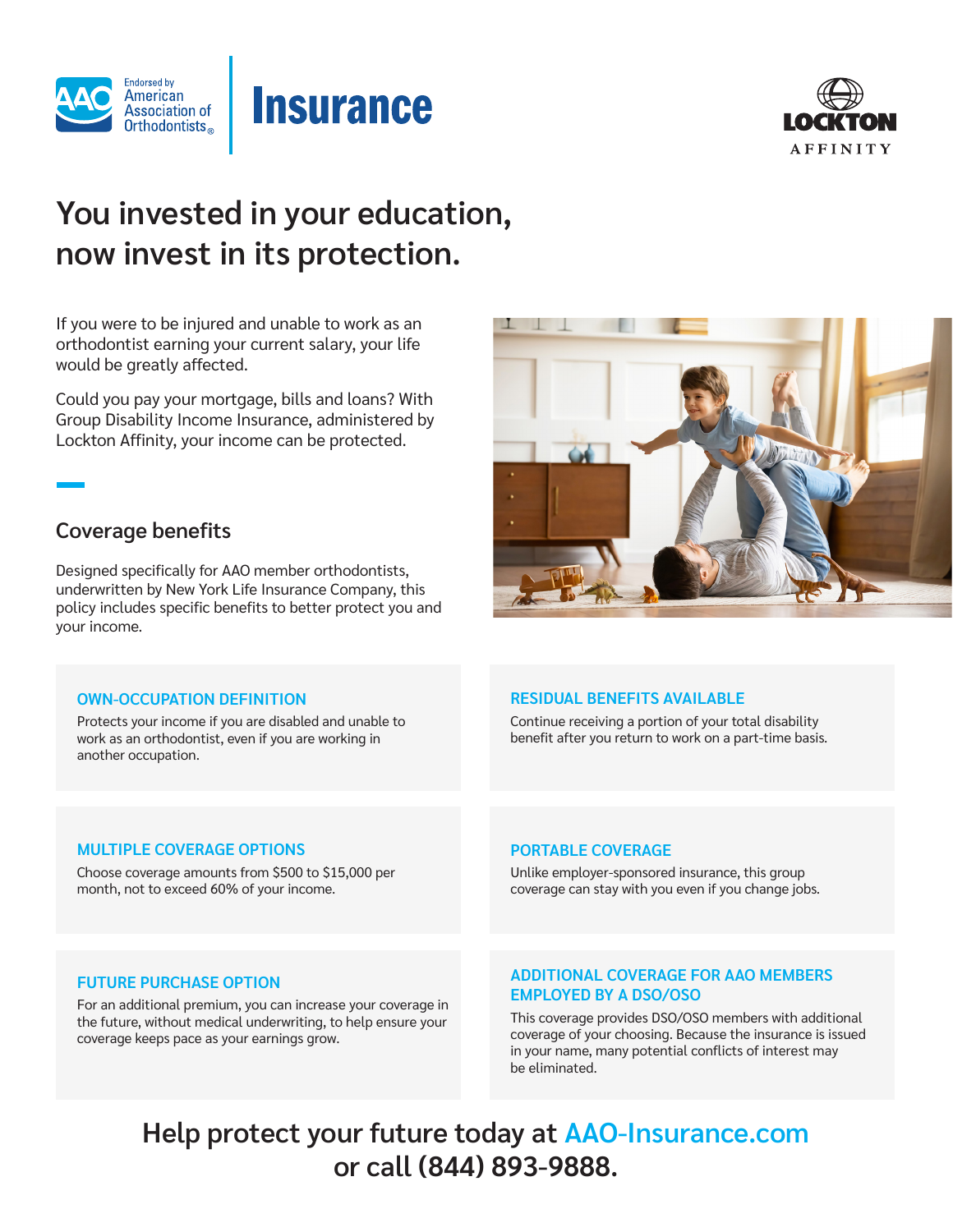## Frequently asked questions



## **What does Group Disability Income Insurance cost?**

Annual premiums depend on the monthly benefit amount you request, the waiting period you select and any features you add.

## **What is the waiting period?**

A waiting period is the number of consecutive days you must be totally disabled by illness or injury before benefits begin. With this policy you can choose a 30-, 90-, or 180-day waiting period before your benefit payments begin. Coverage with a longer waiting period is less expensive.

## **What is the future purchase option?**

If you are under 50, you can apply for the future purchase option. This allows you to increase disability income coverage in the future, subject to policy maximums, without medical underwriting at that time, even if you are no longer in good health. This benefit, available for an additional premium, allows you to increase your monthly long-term disability benefits as your earnings grow.

## **Am I eligible for residual benefits?**

You may be entitled to a residual benefit if:

- You return to work following a total disability resulting from a covered illness, which began before age 65 and lasted at least as long as the selected waiting period
- You did not receive your benefit for the full maximum period applicable to the disability
- You are prevented from earning more than 75% of your pre-total disability income
- Your total disability and residual disability are not separated by a return to full-time work (20 hours per week) of at least three months

## **View more frequently asked questions and get coverage at AAO-Insurance.com or (844) 893-9888.**

The AAO-Endorsed Insurance Program is administered by Lockton Affinity, LLC d/b/a Lockton Affinity Insurance Brokers LLC, Affinity Administrator Services, LLC in California Insurance License Number 0795478, and in Arkan-

sas Insurance License Number 100108685. Coverage may not be available in all states and is subject to actual policy terms and conditions. Policy benefits are the sole obligation of the issuing insurance company. American Association of Orthodontists (AAO) will receive a royalty fee for the licensing of its name and trademarks as part of the insurance program offered to the extent permitted by applicable law.

Lockton Affinity, LLC | PO Box 410679 | Kansas City, MO 64141 | (844) 893-9888 | Info@AAO-Insurance.com

New York Life Insurance Company is licensed/authorized to transact business in all of the 50 United States, the District of Columbia, Puerto Rico and Canada. However, not all group policies it underwrites are available in all jurisdictions. Please check the eligibility section for current availability. New York Life Insurance Company's state of domicile is New York, and NAIC ID is #66915. AAO incurs certain administrative expenses in connection with this sponsored program. To provide and maintain this valuable membership benefit, it is reimbursed for such expenses. #1862160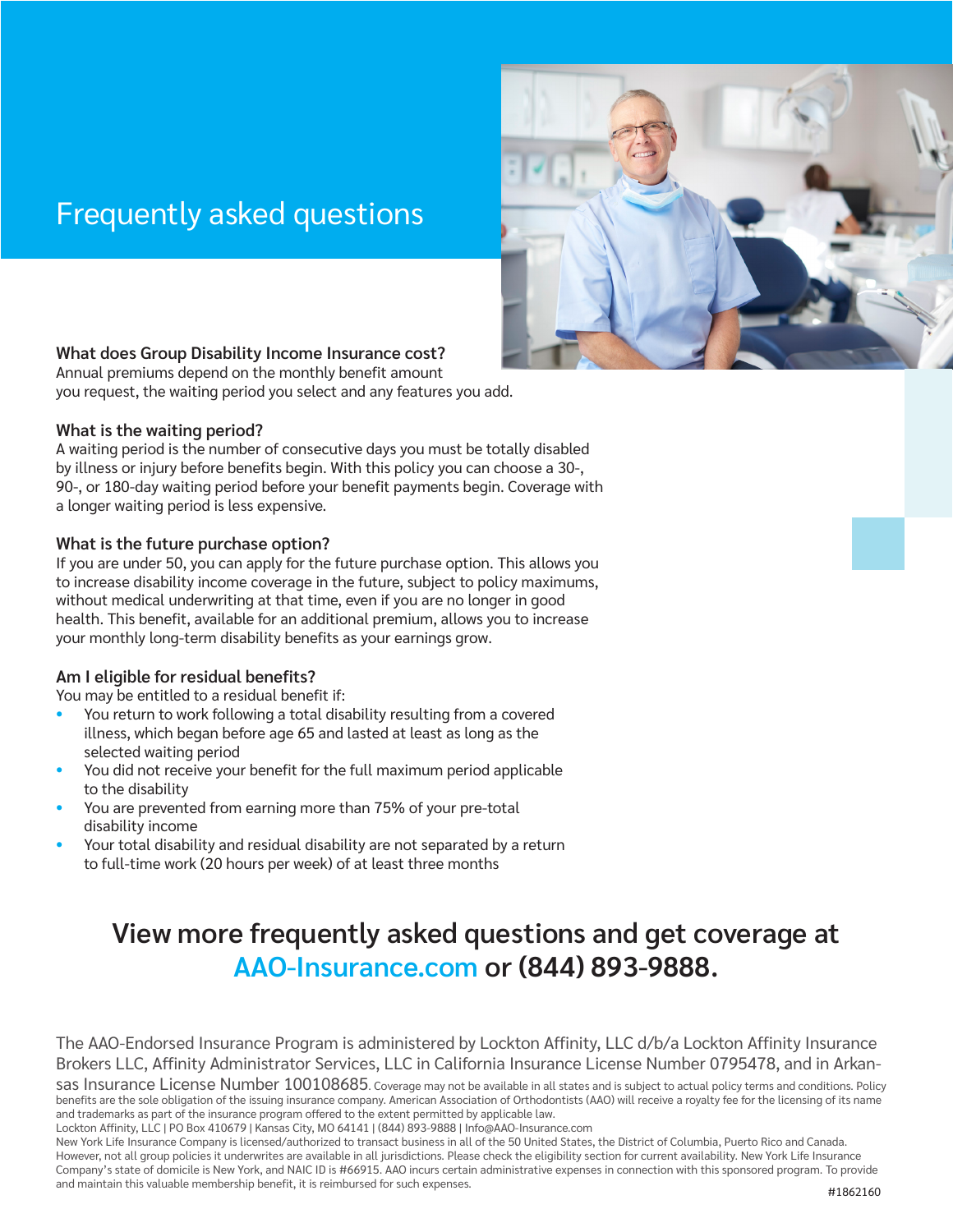## **Additional Group Disability Income Insurance coverage details**

#### **Exclusions or limitations**

No benefits will be paid for any period of disability during which you are not under the direct care and treatment of a licensed physician. No benefits will be paid for any disability due to: incarceration for or participation in (except as a victim) the commission of a felony, intentional self-inflicted injuries (unless the injuries are caused while insane); an illegal occupation or activity, an insurrection, terrorist activity, or riot; war or military service; specific conditions for which an impairment restriction has been placed on your coverage; and pregnancy (except specific complications of pregnancy). Benefits will be limited to maximum benefit period of 24 months for disabilities that are the result of psychiatric or psychological disorder and/or substance abuse. Benefits are not paid during the applicable waiting period.

#### **Who is eligible for this benefit?**

All AAO members in good standing who are residents of the U.S (excluding VT and territories) under age 65, actively working (at least 20 hours per week), and not in full-time military service may apply for AAO-Endorsed Group Disability Income Insurance. All coverage is subject to approval by New York Life Insurance Company.

#### **Benefit Period:\***

Disability benefits may be paid during a covered total disability up to these limits:

| <b>Beginning disabilities</b> | Monthly benefits continue |  |
|-------------------------------|---------------------------|--|
| Before age 66                 | Up to age $67*$           |  |
| 66 or older                   | Up to one year            |  |

\*The maximum benefit period will not exceed 24 months for disabilities that are the result of a psychiatric or psychological disorder and/or substance abuse. Additionally, your benefit will end upon the earlier of the following occurrences: your disability ends; your income exceeds 75% of your pre-total disability earnings (for the residual benefit); or you do not provide proof of your continued disability, or submit to an exam, as may be required from time to time.

#### **How much can I apply for?**

As an eligible member, you can apply for a Monthly Benefit ranging from \$500 up to \$15,000, in \$100 increments:

| Age           | Maximum  |
|---------------|----------|
| Under 55      | \$15,000 |
| 55 through 59 | \$4,000  |
| 60 through 64 | \$1,500  |

The benefit amount you apply for, in combination with all other disability insurance in force or applied for, can't exceed 60% of your AVERAGE NET MONTHLY INCOME, as defined in the Certificate. Earned income is net monthly earnings after business expenses but before taxes.

#### **Who is the Insurance Carrier?**

This Coverage is underwritten by New York Life Insurance Company, 51 Madison Avenue, New York, NY 10010 under Group Policy No. G-14242-3 on Policy Form G-14242-3/GMR-FACE.

#### **When does my coverage begin?**

You decide when you would like benefits to begin after 30, 90, or 180 days of a covered disability. Just compare your current savings versus your expenses and select a waiting period that best suits your needs. If your savings can only meet one or two weeks worth of expenses during a disabling illness or injury, then select the 30-day waiting period. However, if you can meet your expenses for a longer period of time, then choose a 90- or 180-day waiting period.

#### **Cost of living adjustment option**

With this option, available for an additional premium, after the first year of your paid monthly benefit amount, you would receive an adjustment in the amount that reflects changes in the cost of living based on the Consumer Price Index for all Urban Consumers (CPI-U). However, the adjusted benefit will not exceed two times the pre-adjusted benefit. Monthly benefits will be adjusted annually from the date the waiting period begins. Adjustments may be made to the monthly benefit paid in the second and each succeeding year. Once you are no

longer disabled and benefit payments stop, the monthly benefit will return to the original amount.

#### **Waiver of Premium**

If you become totally disabled while insured and remain so for three consecutive months under the 30-day or 90-day waiting periods or 6 consecutive months under the 180-day waiting period, you will not have to pay further premiums to continue your coverage while staying disabled.

#### **Rates**

Current rates as of 2022\*:

Current Semiannual Rates Per \$1000 Monthly Benefit

| Age        | 30-day waiting period |              | 90-day waiting period |             |
|------------|-----------------------|--------------|-----------------------|-------------|
|            | Female                | Male         | Female                | Male        |
| $<$ 35     | <b>S111</b>           | \$89         | <b>S74</b>            | <b>\$59</b> |
| 35-39      | \$140                 | <b>S112</b>  | \$96                  | \$77        |
| $40 - 44$  | \$185                 | <b>S148</b>  | \$129                 | \$103       |
| 45-49      | \$236                 | <b>S189</b>  | \$170                 | \$136       |
| 50-54      | \$240                 | \$218        | <b>S182</b>           | <b>S165</b> |
| 55-59      | \$260                 | \$236        | \$201                 | \$183       |
| $60 - 64$  | \$240                 | <b>\$218</b> | \$186                 | \$169       |
| $65 - 70*$ | \$220                 | \$200        | \$170                 | \$155       |

| Age       | Cost-of-<br>living option | 30-day<br>future<br>purchase<br>option | 90-day<br>future<br>purchase<br>option | $180$ -day<br>future<br>purchase<br>option |
|-----------|---------------------------|----------------------------------------|----------------------------------------|--------------------------------------------|
| $<$ 35    | \$25                      | \$7.50                                 | S <sub>5</sub>                         | \$4.50                                     |
| $35 - 39$ | \$35                      | \$9.50                                 | <b>S6.50</b>                           | \$5.80                                     |
| $40 - 44$ | \$52.50                   | \$12.50                                | \$8.80                                 | \$7.80                                     |
| 45-49     | \$70                      | \$16                                   | \$11.50                                | \$10.30                                    |
| 50-54     | \$62.50                   | N/A                                    | N/A                                    | N/A                                        |
| 55-59     | \$45                      | N/A                                    | N/A                                    | N/A                                        |
| 60-64     | \$20                      | N/A                                    | N/A                                    | N/A                                        |
| 65-70     | N/A                       | N/A                                    | N/A                                    | N/A                                        |

\*For renewal purposes only. No charge for cost-of-living option after age 66, as monthly disability income benefit is payable for a maximum of one year. Actual premiums may be slightly different due to rounding. Premiums for this AAO-Endorsed insurance can be payable quarterly, semi-annually, or annually. Your premiums are based on your age each October 1st and increase as you enter a new age bracket (e.g. 35, 40, etc.). The initial cost of insurance is based on your choice, monthly benefit, waiting period, and on your attained age when coverage becomes effective. The cost increases as you grow older and reach a higher age bracket. Premium contributions will vary depending upon the options and amount chosen. The premium contributions shown reflect the current rate and benefit structure. Premium contributions may be changed by New York Life Insurance Company, on any premium due date and any date on which benefits are changed. However, your rates may only change if they are changed for all others in the same class of insureds. For example, a class of insureds is a group of people with the same issue age. Benefit option amounts are not guaranteed and are subject to change by agreement between New York Life and the American Association of Orthodontists.

IMPORTANT TAX INFORMATION FOR RESIDENTS OF MANITOBA AND ONTARIO, CANADA: These two provinces require sales tax on premiums for group insurance purchased by individuals. A tax will be added to the amount of any premium due (in U.S. dollars): 8% for Ontario and 7% for Manitoba.